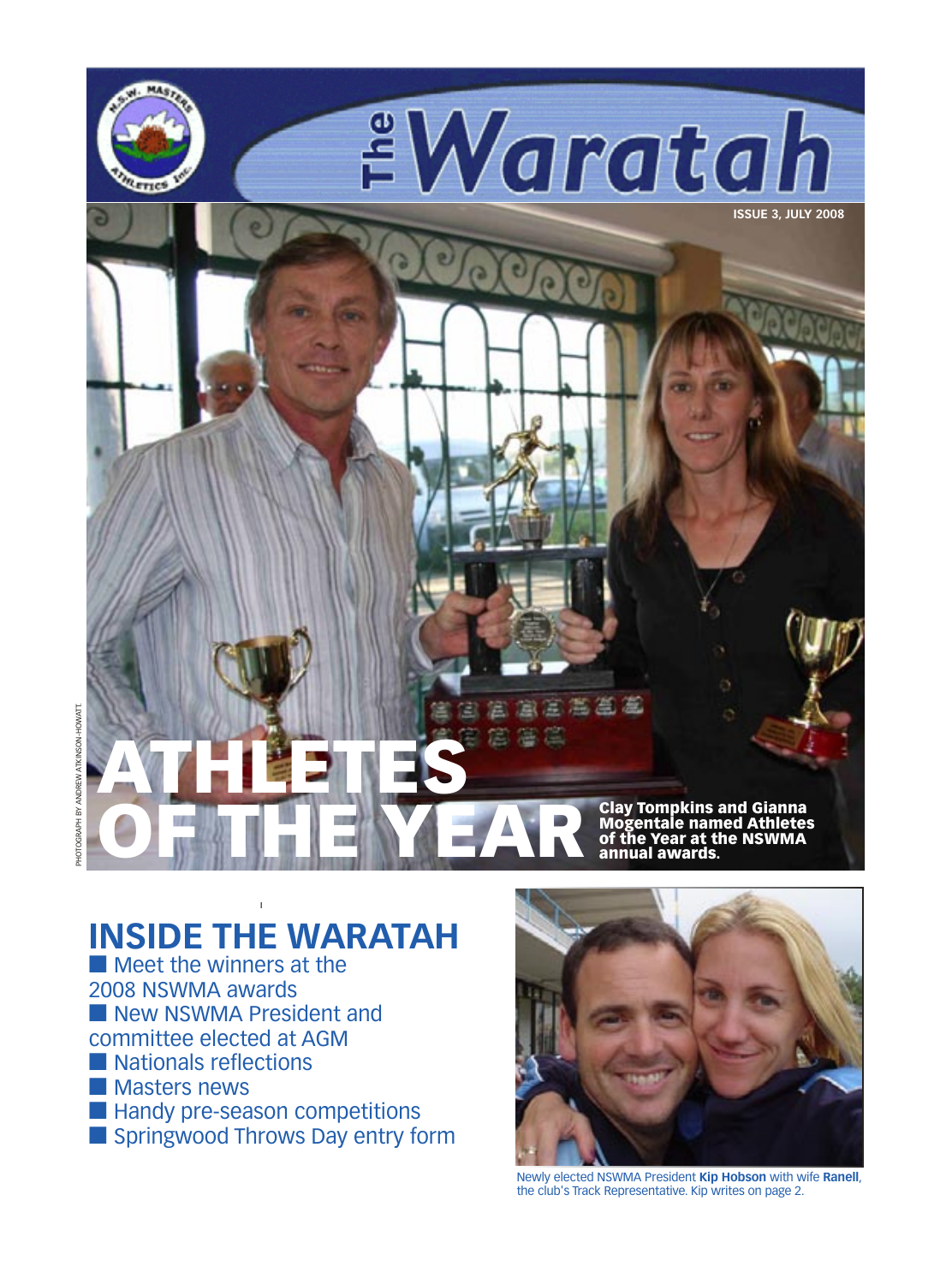# The Waratah<sup>|</sup> **the presidential address**



# The last word

**Or is it?** The 2008 AGM<br>brings to an end my seven-<br>year stint at the helm of<br>NSWMA. However, not<br>wanting to suffer the pangs c<br>loss too sharply, I've decided<br>to stick around as secretary<br>for another season, at least.<br>Like **Or is it?** The 2008 AGM brings to an end my sevenyear stint at the helm of NSWMA. However, not wanting to suffer the pangs of loss too sharply, I've decided to stick around as secretary for another season, at least.

Like most people coming into "the top job", you imagine you can achieve more than you actually end up doing. The differing agendas of other people and organisations − not to mention one's own limitations – quickly restrict options or rule out some ideas. You do, however, learn a lot about yourself in dealing with a variety of challenges.

#### **Highlights**

Many of the things we do on the committee are, perhaps, not that obvious to members. Being from an IT background, much of my effort over the years has been directed towards administrative aspects, such as setting up databases, websites, eNewsletters, scoring systems, writing duty statements, strategic plans, articles for The Waratah, assisting with revision of records etc. Some of the highlights the committee achieved include:

● Making the name change from Veterans to Masters ● Appointing a Nationals team manager and sending a team letter

● Organising of central accommodation at several Nationals, and World Masters Games in 2002

● Organising of ANSW

summer season trophies ● Revising of qualifying standards for ANSW

- summer competition ● Revising of annual awards
- and presentation event
- Changing the uniform

#### ● Revising the NSWMA website, including on-line entry and registration.

#### **ANSW**

There are many challenges still to be met by the new committee. One of my mine was dealing with Athletics NSW, which remains a major one for any NSWMA committee. NSWMA is the state branch of the Masters organisation that devolves down from World and Australian level. Whether we remain an autonomous organisation or are absorbed wholly or in part by the larger ANSW organisation is an issue to wrestle with. **Shortage of officials**

# In NSW, there is a dire

shortage of officials, and unlike some of the other states, Masters have little contact with them. In the late 1990s, we had great difficulty attracting officials to support our State titles, with the result that we lost the titles to ANSW, who now run them. It's fair to say that officials have often been taken for granted by athletes busy pursuing their own goals. Perhaps it is overdue to put a lot more effort into supporting and recruiting officials, given the pivotal role they play.

#### **Club competition**

The geography and size of Sydney and NSW presents a major challenge to the organisation of competition and social events. In the smaller state and territory capitals, regular central competition provides a club focus that's lacking in Sydney. Though attempts have been made over the last decade to offer competition, these have not been well supported and it remains a challenge to provide activities that serve as a focus to bring people together and enhance the club experience.

#### **Financially sound**

After a financially successful 2008 Nationals, the club is in better shape, funds-wise, than at any time in the past decade. Another challenge, then, is to use these funds to offer the most benefit to members. Some initiatives might be to increase coaching and information opportunities and resources.

Being on the committee of any organisation is a good way to expand your social horizons and learn more about the activity that interests you. I've enjoyed my time as president and think, on balance, there have been a lot more positives than negatives. I look forward to a continuing involvement with the club and the challenges ahead.

> Best wishes, **Mark Johnston**

#### **A MESSAGE FROM NEW PRESIDENT KIP HOBSON**

It's with both excitement and nervousness that I take on the mantle of President for the next 12 months – excitement, because I believe the club has never been in a stronger position thanks to Mark Johnston's efforts over the past eight years; nervousness, because they are big shoes to fill, and because I set myself high standards of performance that I expect to meet.

I'd like to thank Mark for his exemplary service. His staying on as Secretary is wonderful news. Mark has laid a strong foundation that I'm looking forward to building on.

The World Masters Games, to be held in Sydney in 2009, provide a great opportunity to strengthen our club's position by using the publicity this major event will garner to recruit new members to the club.

Also, social events will become more prevalent soon, as I seek to ensure that there are no strangers in Masters athletics.

There are many in the club who probably don't know who I am. I look forward to changing that, face to face, when we meet at the track in the coming months.

> Kindest regards, **Kip Hobson**

**Letters to the editor can be mailed to 8 Edinburgh Crescent, St Andrews, NSW 2566 or emailed to sbutler-white@acp.com.au NSWMA Inc reserves the right not to publish any letter deemed not to be in the best interests of the club.**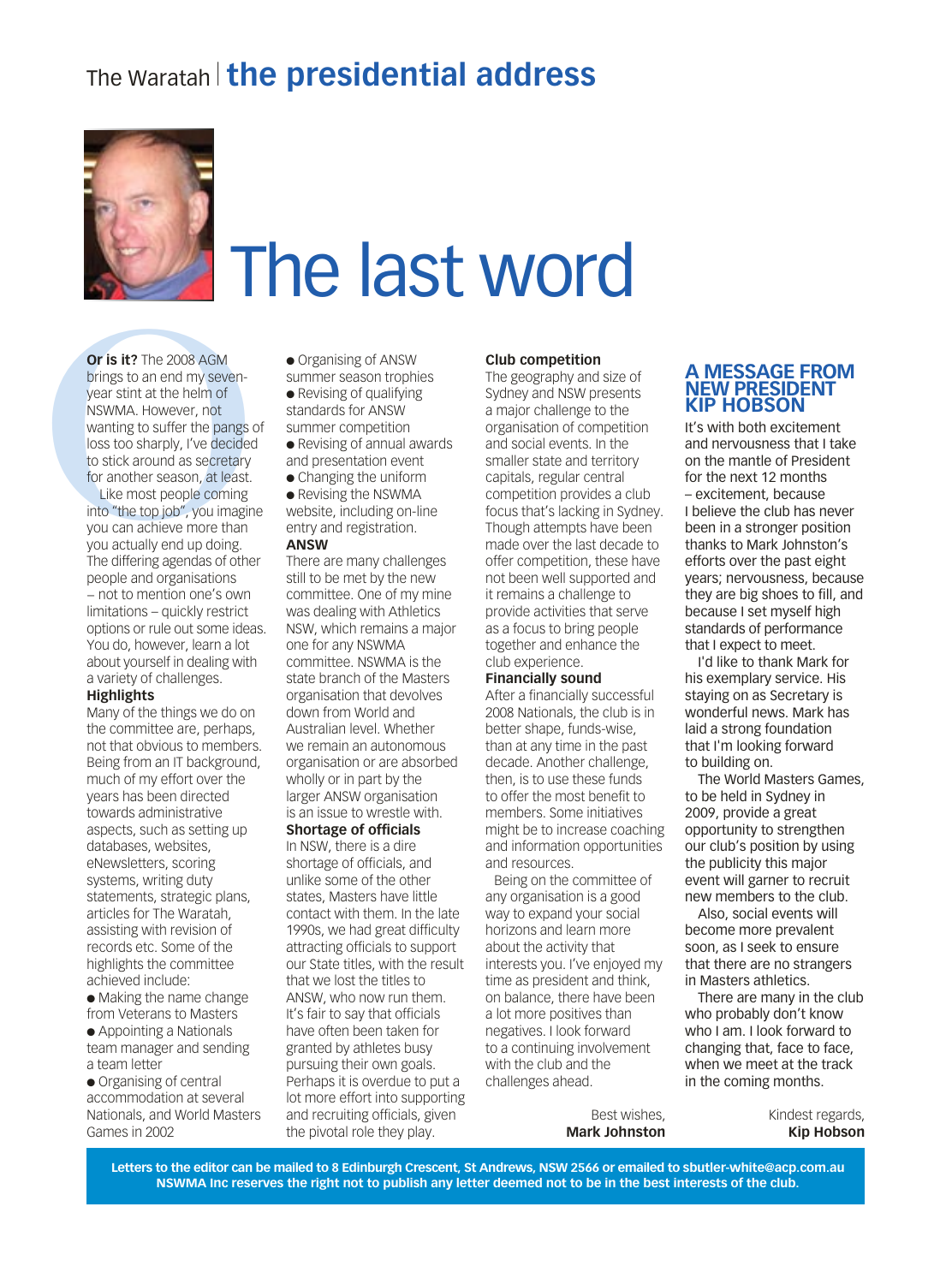# 2008 NSWMA awards

The rejuvenated NSWMA annual awards were held at Homebush in May, crowning a season of excellent performances at state, national and world level.

#### **The club's** annual awards

were celebrated at a lunch at Paddy's Boutique Brewery at Homebush in late May.

The club's annual away were celebrated at a lun<br>Paddy's Boutique Brew<br>at Homebush in late Ma<br>Those who made the<br>were welcomed by a<br>cordoned-off area that c<br>wine, beer, juice and ni<br>This led into a delicious<br>roast dinner, f Those who made the trip were welcomed by a cordoned-off area that offered wine, beer, juice and nibblies. This led into a delicious roast dinner, followed by chocolaty desserts.

While the food was being attacked, images from the year that was were projected onto the big screen for everyone's enjoyment. Some of the photos were breathtaking, others humorous and most showed athletes defying gravity.

After our fill had been, um, filled, the projector was once again used to full effect as images of the nominees for awards were shown on the big screen, followed by the winners. Certificates for those who had set new records at World, National and State level were also distributed.

It was a wonderful and relaxed afternoon, full of good food, drink and company, and an excellent way to celebrate the season just concluded and welcome the one yet to start. Many vowed to return next year, the only concern being that, when word got out about the \$10 lunch deal put on by the committee, numbers would swell rapidly. Of course, the chocolate mousse would also contribute to some of that swelling… The nominees and award

winners for each of the categories are below. It's an honour to be nominated in these categories and each athlete should be proud of the performances that merited such acclaim.

**– Kip Hobson**

#### **ATHLETE OF THE YEAR Winner: Clay Tompkins.** Nominees: Stuart Gyngell, Tony Ireland, Peter Crombie, John Van Stappen **Winner: Gianna Mogentale.** Nominees: Kylie Strong,

Ranell Hobson, Mary Thomas, Lynette Smith.

#### **FRANK O'ROURKE TROPHY (STATE TITLES) Winner: Clay Tompkins.** Nominees: Peter Crombie, Tony Ireland. **Winner: Gianna Mogentale.** Nominees: Mary Thomas, Ranell Hobson

**J&K THEW TROPHY (COUNTRY CHAMPS) John Van Stappen.** Nominees: Stuart Gyngell, Ron Simcock. **Winner: Mary Thomas.** Nominees: Julie Smith, Ranell Hobson.

#### **SPRINTS**

**Winner: Peter Crombie.** Nominees: John Van Stappen, Ernie Leseberg. **Winner: Gianna Mogentale.** Nominees: Ranell Hobson, Kylie Strong.

#### **MIDDLE DISTANCE**

**Winner: Tony Ireland.** Nominees: Michael Lynch, Stuart Paterson. **Winner: Mary Fien.** Nominees: Cris Penn, Cris Suffolk.

#### **DISTANCE**

**Winner: Keith Bateman.** Nominees: Jamie Harrison, Frank Scorzelli. **Winner: Billinda Schipp.** Nominee: Cris Suffolk.

**WALKS Winner: Jim Seymon** Nominees: Dennis Williams, Greg Rowe, Graham Allomes. **Winner: Judy Kenyon.** Nominees: Nancy Lloyd, Maryanne Shaw.

#### **JUMPS**

**Winner: Clay Tompkins.** Nominees: Volodymyr Shelever, Krzysztof Wardecki. **Winner: Lyn Smith.** Nominees: Kylie Strong, Sue Ward.

#### **THROWS**

**Winner: Stuart Gyngell.** Nominees: Dave Bugden, Keith James, Lajos Joni. **Winner: Gabi Watts.** Nominees: Tatiana Sudarikova, Karyne Di Marco.



**MULTI-EVENTS Winner: Keith James.** Nominees: Ron Simcock,

**Winner: Mary Thomas. Nominees:** Gabi Watts, Lyn Smith, Karyne Di Marco.

**MARCUS TOOLEY** 

Albert Gay.

**TROPHY 30-39:** Sue Ward **40-49:** Mark Cepak **50-59:** Andrew Atkinson-Howatt **60-69:** Alexander Walker **70-79:** Ron Simcock



**Gianna Mogentale, NSWMA life member Fred O'Connor and Sprints award winner Peter Crombie.**



**Norm Windred with Walks award winner Jim Seymon.** More photos, back page.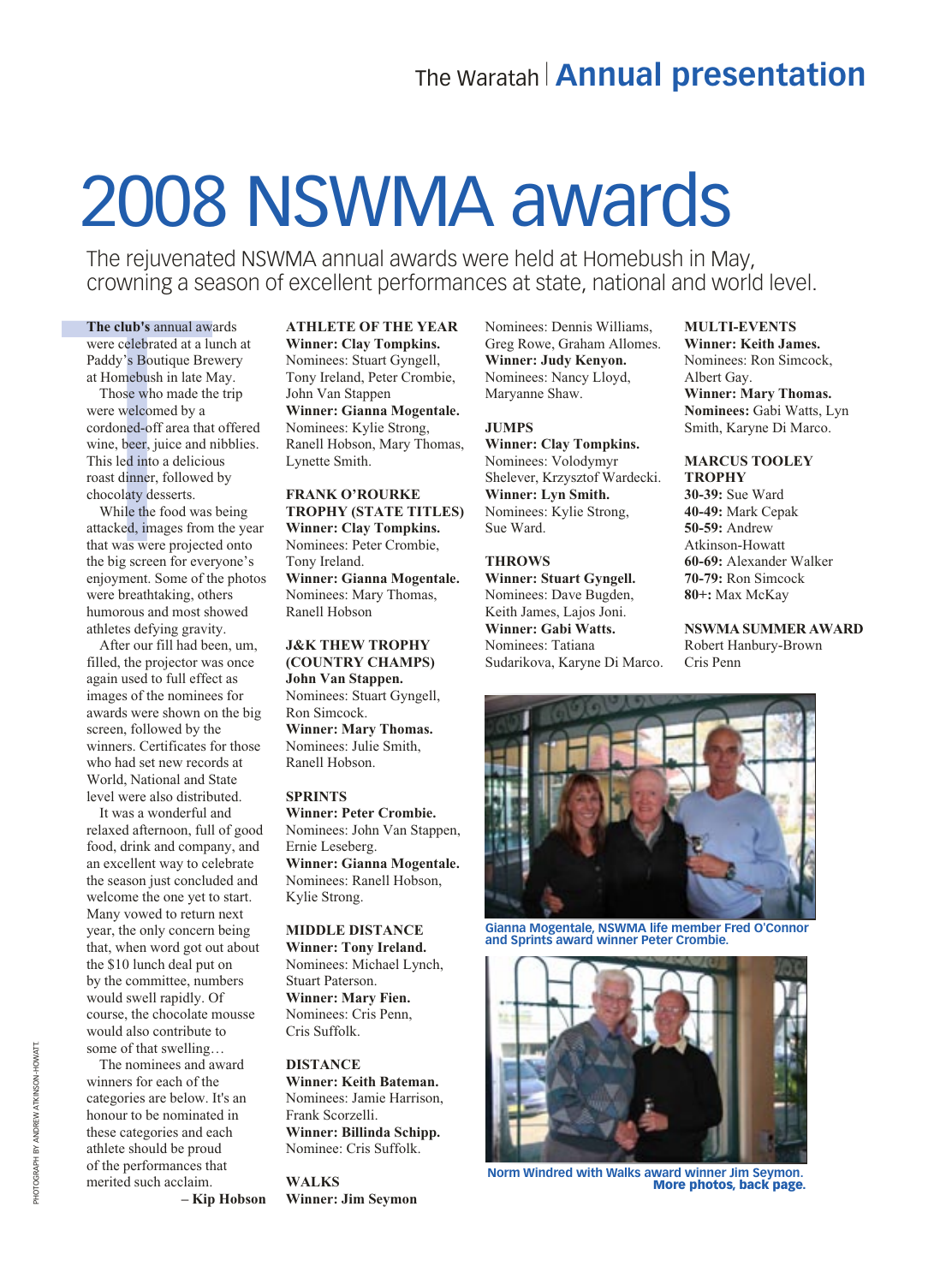# The Waratah <sup>|</sup>**Nationals reflections**

# A champion effort

Two competitors at this year's AMA National Championships held in Blacktown – **Noel Peters**, a seasoned veteran, and **Michael Christie**, competing in his very first Australian titles – offer their reflections on the event.

**THE National Champio**<br>a grand occasion – the joy<br>with friends, of exchangit<br>true, being involved in the<br>competition and that glori<br>hair" feeling ... for those<br>And despite the outcome<br>it's an uplifting weekend<br>alive and ab **THE National Championships** is always a grand occasion – the joy of catching up with friends, of exchanging tall tales and true, being involved in the thrill of competition and that glorious "wind in the hair" feeling ... for those who can so feel. And despite the outcome of one's efforts, it's an uplifting weekend of just being alive and able to do what we do – to run and jump and throw.

A hearty congratulations to the organising committee. It's to their credit that the meet ran smoothly, though it was under trying circumstances owing to a dearth of officials. From my perspective, the events were run efficiently and without any consternation to competitors. the officials were competent without being officious and the announcer(s) pleasant without being pedantic. A special thank you to Fred and Don and the many others who helped out, at the jumps in particular – my favoured disciplines – for being patient, professional and considerate. It's largely a thankless task of tape-pulling, sand-raking, bar-raising and, worst of all, having to call "foul" when no doubt you would rather call "fair".

#### **VOLUNTEERS**

Well done too to the volunteers who gave of their time and energy to help out. To each and every one of you – the in-laws and out-laws, friends and family, those seconded from tertiary institutions and those who generously just made themselves available simply because they did …. thank you and thank you again.

It would be remiss of me not to mention how nice the medals were – distinctive and different and well received by the competitors. I will certainly treasure mine.

The venue – well, I don't particularly like the venue because it's so far from everything in terms of tourist sights and activities – a view also expressed by some interstate people too. Having said that, it's a good precinct and has all one needs to make it work, and really, the track/jump pits are great.

What of the actual comp? Well, it was as it always is – full of euphoria and disappointments, full of moments of

exhilaration and moments of despair and the latter are really only momentary as we move on from these remarkably quickly. There were highlights aplenty and the odd lowlights owing to injury, but that's part of the overall scheme of things in sport.

#### **MEETING HIGHLIGHTS**

For me, there were two outstanding performances, totally contrasting but momentous none the less. The first centres around my friend, Clay Tompkins, who continues to excel in his athletic endeavours even though he is approaching the 'distinguished old gentleman' status. Without labouring the point (no, why not labour the point!), he is without doubt the most talented athlete in Masters athletics, made doubly comment worthy because he couples this natural talent with a dedication to training and hard work that few of us could contemplate, le alone carry out. Clay broke two State records, in the high jump and the hurdles, at this championship. Sensational, in my opinion, or …. in the words of a fellow competitor when I expressed this view, "Well, we all have our moments!'



Clay Tomkins set a NSW record in the 100m hurdles at the 2008 State titles.

#### **INSPIRATIONAL**

The second performance of significance was that of Graham Gibbs in the 1500m. No, he didn't win a medal, break a record or perform some overtly outstanding feat. But what he did is set a PB that will rank alongside the best of endeavours, in my mind. Graham has a disability, yet he competes in open competition, against all comers, and participates in this gruelling event to the best of his ability. Does he have a disability or is it our inability to actually see his ability, to recognise

a talent nurtured by effort and endeavour? Graham epitomises what sport is meant to be: the honour is to take part, to toil and strive despite adversity. Graham improved his personal best in the 1500m by a staggering 52 seconds. Now, that is outstanding and anyone in need of inspiration – and aren't we all – be inspired, be impressed, as such accomplishments don't happen every old tick of the clock: they are few and far between and to be treasured as magic moments.



Graham Gibbs proved an inspirational competitor at this year's Nationals.

#### **NEW FACES**

It was good to see so many familiar faces at yet another national championships to reminisce and recount, embellish and refute, but best of all, to just catch up and compete. And it was very good to see so many new faces, especially in the younger age groups; to see heats run in the sprints and crowded fields in some of the throwing events. The young brigade are most welcome and long may they continue in their chosen sporting endeavours and branch out into other disciplines and continue until they too merit the tag of elegant old gentle men and gracious women "of a certain age", gracing this purest of sports we call athletics.

I'd like to conclude with this comment overhead by two fine young fellows in the 75+ age group which signifies what we do and why: "Well done, D…. you got me this time." Response: "Yeah, did too. Good one, huh?" Retort: "Don't get too cocky. I'll get you next time. I'm really going to train hard now." That sums it all up – the sublime beauty of sport!

**– Noel Peters**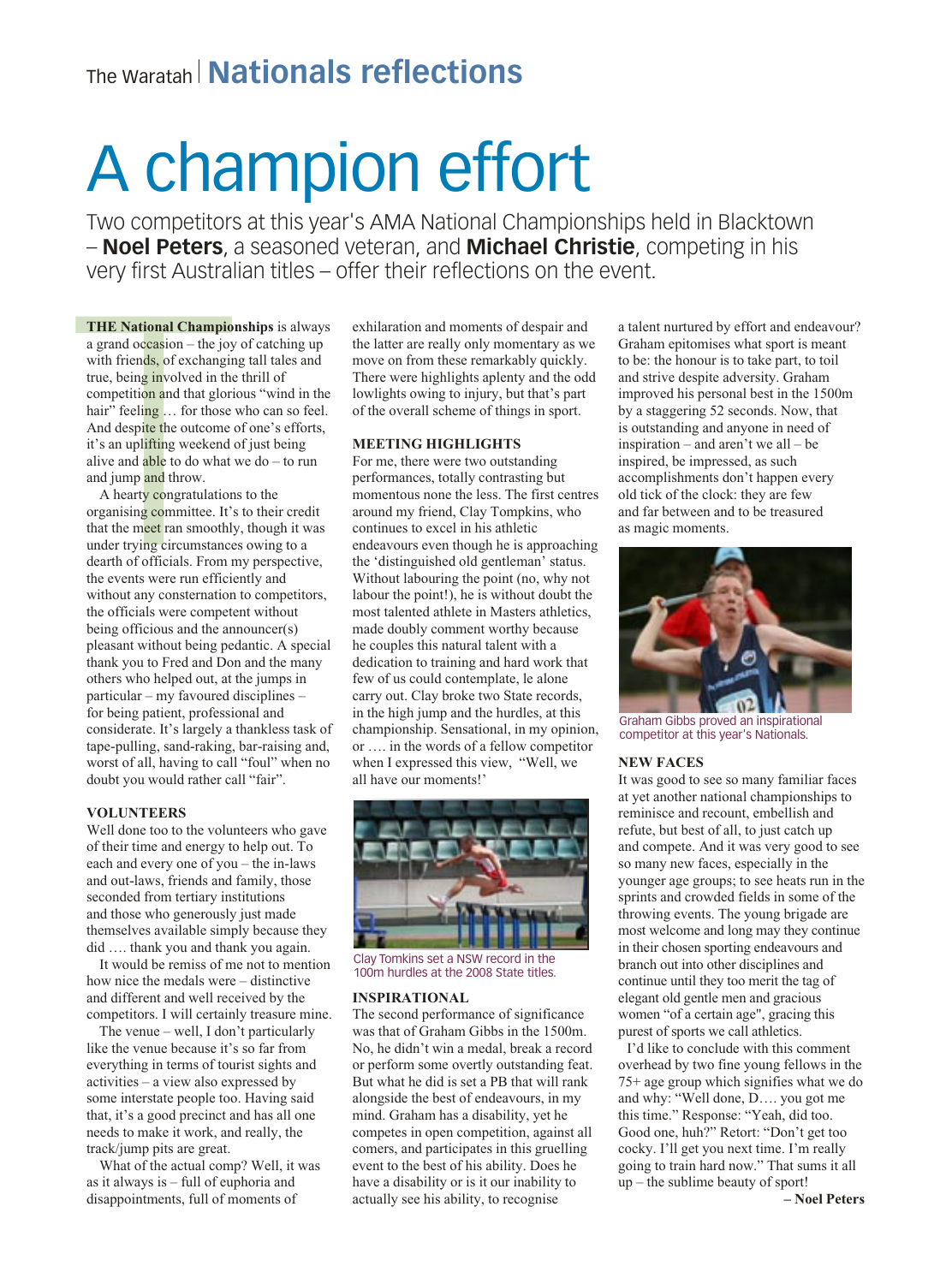**AT BLACKTOWN** Olympic P<br>Easter, I competed in the Austral<br>Masters Athletics Championship<br>the first time. What an eye-open<br>I had planned for them like clock<br>competing in the 45-49 age grou<br>I would run in the 800m, 1500m<br>8 **AT BLACKTOWN** Olympic Park over Easter, I competed in the Australian Masters Athletics Championships for the first time. What an eye-opener! I had planned for them like clockwork: competing in the 45-49 age group, I would run in the 800m, 1500m and 8km cross-country, which was held at Upjohn Park, Dundas.

Friends asked, "Michael, why are you doing such short distances?". I replied, "It's the humiliation factor – the shorter the event, the less time I am running around the track by myself."

Friday dawned overcast and wet, though the rain had cleared by the time my 800m was on. I was ready to go, looking spick and span in my new NSW uniform. At least I looked the part, I thought to myself as I perused the competition. No worries, they all appeared human enough. On the inside, though, I wasn't feeling overly confident – it's hard to be when your best time is between 3.10 and 3.20 and your competitors have run low two minutes.

#### **TOP TACTICS**

My tactic was simple enough – tack onto the back of the pack and make my move with 150m to go. Slight miscalulation – I was dropped after the first five metres and the rubber band broke shortly after. I ran like the wind (more like a zephyr then a hurricane over the first lap), but by the bell lap, my arms felt like lead and I was looking for a place to hide. The final lap was torture and I finished in 3.11:57. Well, I thought, at least I can shake the hands of my fellow competitors, or perhaps look for sympathy. Wrong! By the time I'd finished, they were on their way back to the Holiday Inn at Rooty Hill, getting ready for dinner. Never mind, I thought, I'd lulled them into a false sense of security for the 1500m the next day. In truth, I knew I'd miscalculated, let the moment get to me and hadn't run my own race. It was a learning experience.

I arrived home. The family asked how I went. "Fine," I said, "I came 10th." My eight-year-old asked how many were in the race. "Ten," I whispered. "That's OK, Daddy,", he said. "Have you got any Easter eggs?" he asked, moving quickly to a more relevant topic than my athletic prowess, or lack thereof. I was grateful for that small mercy.

When I arrived at the track the next day, it was overcast again. This time, I had learnt something. I spoke to two of

Girraween's respected and wellcredentialled athletes, Lynette Smith and Garry Womsley, and explained my predicament, which was growing by the minute. They were sympathetic and understanding and they didn't laugh, which meant a lot to me. They both suggested I throw tactics out the window and run my own race. "I want to win a medal,", I confessed. They let me down gently and basically said just do your best. Of course, they were right.

## "By the time I finished, my fellow competitors were getting ready for dinner."

The 1500m was run under cloudy skies. Again, I looked good and, this time, felt confident. The story, however, was the same. Contact was lost after five metres. This time, I did see a South Australian athlete in front of me, which was encouraging, but I soon lost sight of him. I stuck to my plan, which was to run conservatively, and made my move with a lap to go, even though I couldn't see anyone and had been lapped by the first three placegetters. It's hard to make a move when there's no one around to make a move on. I did eventually finish in 6:24.19, a PB. There was another bonus  $-$  I spotted my competitors doing a warm-down lap, so at least they hadn't left the stadium. I made it home. "I came 10th," I said when I walked through the door. "Where's your medal, Daddy?" asked Ambrose. "They don't give medals for 10th," I grinned. "Oh,", he said, with a big smile. 'Let's watch *Ninja Turtles*!'



Michael Christie (M45) in action during the 8km cross-country.

#### **CROSS-COUNTRY**

I had Sunday off and headed over to the cross-country course at Dundas early Monday morning. For the first race, I gained some insights by helping to officiate on the course for the women's and over-60 men's race. The athletes were inspirational as they ran around the course, loop after loop.

Ten o'clock drew nigh and I looked at the field for the men's race. A few of my competitors from the 800m and 1500m had turned up. Maybe, they might get lost in the bush, I thought, although I knew this was unlikely. Most of the officials on the course were from the Girraween club, doing a great job. Just run your own race, I thought. It had also warmed up and the course, which consisted of four 2km loops, was looking tougher by the minute. After a couple of hundred metres, when I could no longer see anyone ahead of me, I now knew why I never ran this distance at West Metropolitan. Nevertheless, I kept going, thinking irrationally thoughts: Should I take a shortcut? Should I adjourn to the pub? Good sense prevailed and, spurred on by great encouragement from my Girraween colleagues, I finished in a time of 47:49.0h. I was able to watch the presentation with much admiration, wishing that I could be like those fortunate place-getters. I travelled home. "How did you go, Dad?" Ambrose asked. "I came sixth," I replied. "Wow, that's better," he said. "Do you want an Easter egg?" I kept the secret to myself – there were only six in my age group, but hey, I didn't need to publicise this.

Well, my first Nationals were over. What did I learn? Firstly, I realise that if I am to improve or at least see anyone else in my races, I need an appropriate training program set specifically for the events I'm going to compete in. That aside, the Nationals were great – I met some very nice people and watching some of the events was inspirational. There is a lot of encouragement and to have friends and/or family around made it extra-special.

 It doesn't matter how good you are, one gets a real buzz out of giving it a go. Friends, if you ever get the chance to do something like this, give it a shot – you won't be disappointed. The next national championships are in Adelaide next Easter and the World Masters Games will be held in Sydney in October 2009. Bring it on!

**– Michael Christie**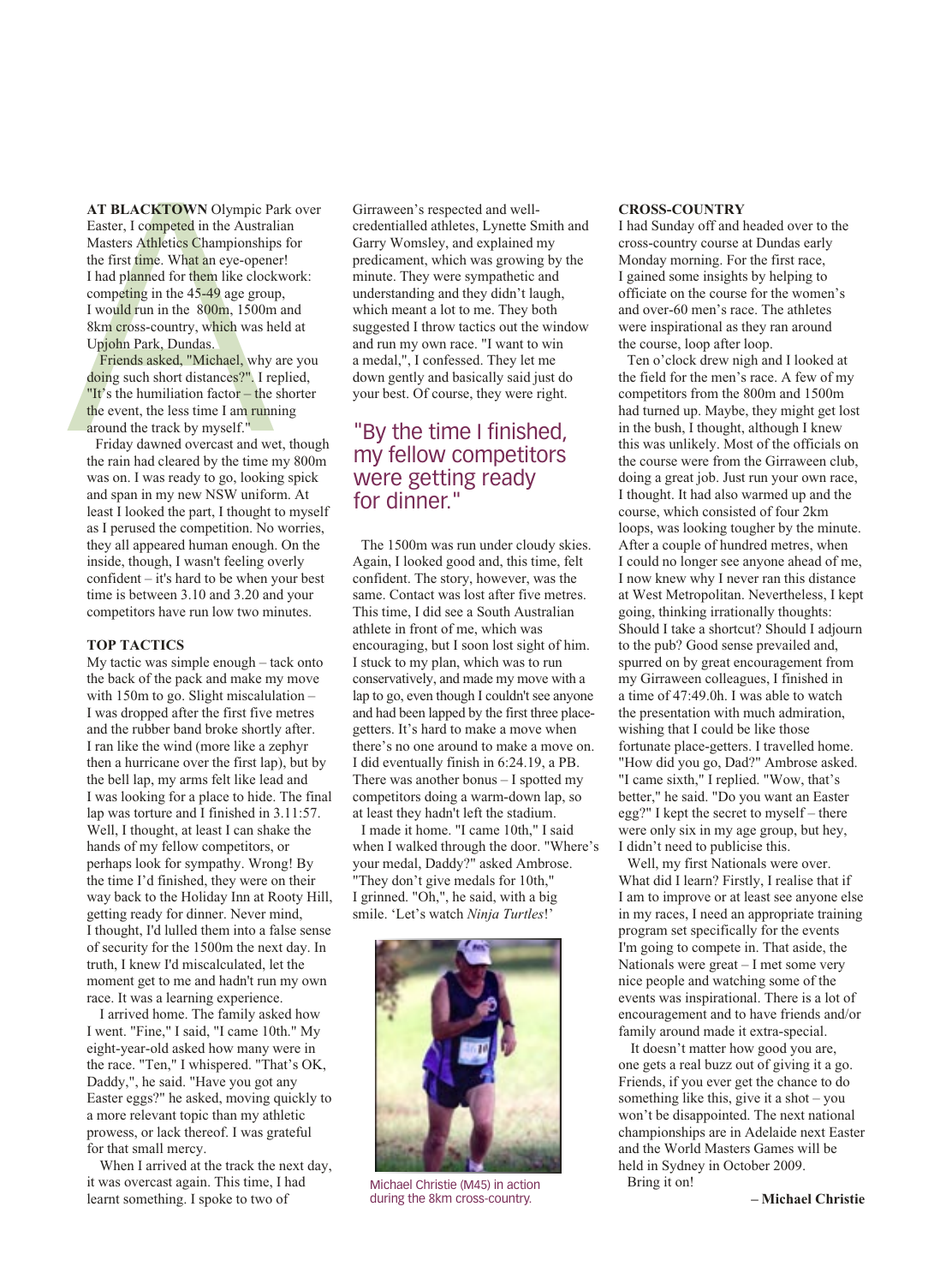## NSW athletes walk to medal success

NSW walkers performed strongly at the 2008 Nationals at Blacktown, winning 10 gold, seven silver and six bronze.

#### **WOMEN**

| WUMEN                                 |            |
|---------------------------------------|------------|
| 5000m race walk                       |            |
| 40-44                                 |            |
| 1 Maryanne Shaw                       | 30:33.51   |
| 2 Suzanne Brown                       | 32:04.04   |
| 45-49                                 |            |
| 3 Salvina Agius                       | 35:03.12   |
| 4 Annette Tillman                     | 41:34.91   |
| 50-54                                 |            |
| 3 Nancy Lloyd<br>55-59                | 33:23.80   |
| 4 Judith Brown<br>65-69               | 37:52.66   |
| 2 Judith Kenyon                       | 35:50.17   |
| 3 Joan Purcell                        | 36:06.13   |
| 10km race walk                        |            |
| 40-44                                 |            |
| 1 Maryanne Shaw                       | 1:05:36.0h |
| 2 Suzanne Brown                       | 1:09:10.0h |
| 45-49                                 |            |
| 2 Salvina Agius                       | 1:13:01.0h |
| 3 Annette Tillman                     | 1:28:49.0h |
| 50-54                                 |            |
| 2 Nancy Lloyd                         | 1:10:14.0h |
| 55-59                                 |            |
| 3 Judith Brown                        | 1:19:51.0h |
| 20km race walk                        |            |
| 65-69                                 |            |
| 1 Joan Purcell                        | 2:34:56.0h |
| MEN                                   |            |
| 5000m race walk                       |            |
| 45-49                                 |            |
| 2 Gregory Rowe                        | 28:32.55   |
| 50-54                                 |            |
| 2 Robert Osborne                      | 31:24.21   |
| 55-59                                 |            |
| 1 Dennis Williams                     | 30:18.11   |
| 60-64                                 |            |
|                                       |            |
| 3 Graham Allomes                      | 31:59.45   |
| 65-69                                 |            |
|                                       | 33:40.79   |
| 4 Kevin Biggs<br>$70 - 74$            |            |
|                                       | 30:21.97   |
| 1 Jim Seymon<br><b>10km Race Walk</b> |            |
| 50-54                                 |            |
| 1 Robert Osborne                      | 1:04:48.0h |
| 55-59                                 |            |
| 1 Dennis Williams                     | 1:05:24.0h |
| 65-69                                 |            |
| 2 Kevin Biggs                         | 1:14:48.0h |
| $70 - 74$                             |            |
| 1 Jim Seymon                          | 1:03:15.0h |
| 20km race walk                        |            |
| 45-49                                 |            |
| 1 Gregory Rowe                        | 2:13:43.0h |
| 60-64<br>1 Brendon Hyde               |            |



Happy medal-winners from NSW, Salvina Agius (W45), Robert Osborne (M50) and Annette Tillman (W45) after the 10km race walk.



Medallists in the W55 10km race walk (left to right): Victorians Liz Feldman (silver) and Heather Carr (gold), Robyn Wales (Qld) and NSW's Judy Brown. Judy and Robyn walked together all the way and chose to cross the finish line together, sharing the bronze medal.



Victoria's Annette Major (left) won the gold in the W45 10km walk, ahead of Salvina Agius and Annette Tillman.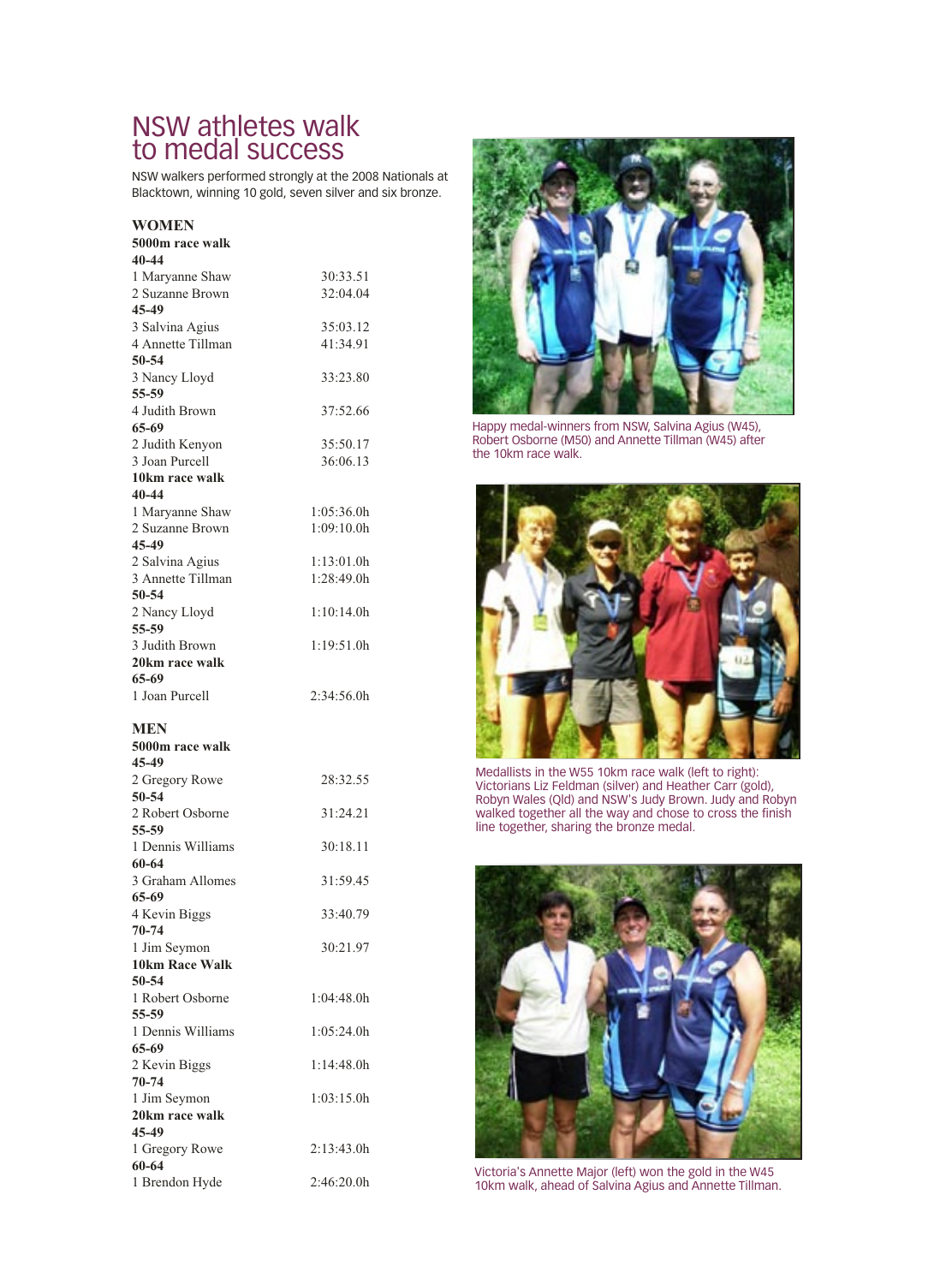New NSWMA committee named; Australian indoor relay record ratified; walking for a good cause; and throwing in the Blue Mountains.

#### **NEW NSWMA COMMITTEE**

A fresh commitee was elected at the AGM held at the Bankstown Sports Club in June. The new office bearers are: **President:** Kip Hobson. **Vice-presidents:** Peter Crombie and Valmae Loomes **Secretary:** Mark Johnston **Treasurer:** Nancy Lloyd **Registrar:** Gary Womsley **Records and Awards: Jim McGrath Track representative:** Ranell Hobson **Field representative:** Andrew Atkinson-Howatt **Walks representative:** Nancy Lloyd **Distance running:**  Frank Scorzelli **Uniforms:** Lynette Smith.

#### **WINTER THROWS DAY**

The seventh annual mid-winter throws competition will be held by the Blue Mountains Athletics Club on Sunday, August 17, at Tom Hunter Park at Faulconbridge. Each event will be six throws, the first three of which will go towards a modified weight pentathlon competition. Competitors will receive a participation medallion and a laminated certificate, which will include a record of their performances.

#### **ROSS MARATHONS**

Tasmania's annual Ross Marathons will be held on Sunday, September 7. The event includes the 42.2 marathon, 21.1km half marathon, 10km Run and Walk and Children's Fun Run Challenge. Contact Casey Mainsbridge at Casey. Mainsbridge@utas.edu.au or phone 6324 3471 or 0439 381 927. Web address: www.rossmarathons.org.au



**Indoor glory:** Athletics Australia has recently recognised the performance of the Australian women's 4x200m relay team at the World Masters Indoor Championships as an Australian indoor record. Competing in the W40 age group, the team, made up of UTS Norths' members (from left) Marie Kay, Caroline Layt, Jackie Bezuidenhout and Janet Naylon, ran 1:49.98 for a silver behind France. UTS Norths' Stuart Paterson was in the M50 4x200m relay team that also set an Australian record. Photo by Stuart Paterson.

#### **COMPETITION CALENDAR 2008**

**July 28-August 3:** Oceania Master Championships, Townsville, including AMA Multi Event Championships. **August 17:** Springwood Annual Throws Day, Springwood, Blue Mountains. **October 4-6:** AMA Winter Throws Championships, Canberra. **November 1-9:** Pan Pacific Masters Games, Gold Coast, Queensland.

#### **2009**

**February 12-March 1:** Australian Masters Games, Geelong, Victoria. **April 10-13:** Australian National Masters Track and Field Championships, Adelaide, SA. **July 28-August 8:** World Masters Athletics Track and Field Championships Lahti, Finland. **October 11-18:** World Masters Games, SOPAC, Sydney.

#### **WHEELS FOR SAM WALK**

Masters walker Robert Osborne is planning a 160km walk from Bathurst to arrive at the Penrith Showground on Saturday, August 30, the first day of the Penrith Show, to raise money for 12-year-old cerebral palsy sufferer Samuel Tremethick of Cranebrook. Samuel's mother, Karla, is seeking funds to have a Toyota Tarago converted for Samuel's wheelchair and have equipment installed at home to assist her son.

Veteran distance runner and good friend Steve Mifsud is going to be Robert's second and other athletes will be helping also. If anyone would like to sponsor Robert or contribute to this cause, contact Robert, phone (02) 9833 9919 or email rc-osborne@bigpond.com. Karla's email address is wheelsforsam.com and her phone number is 0425 810 936.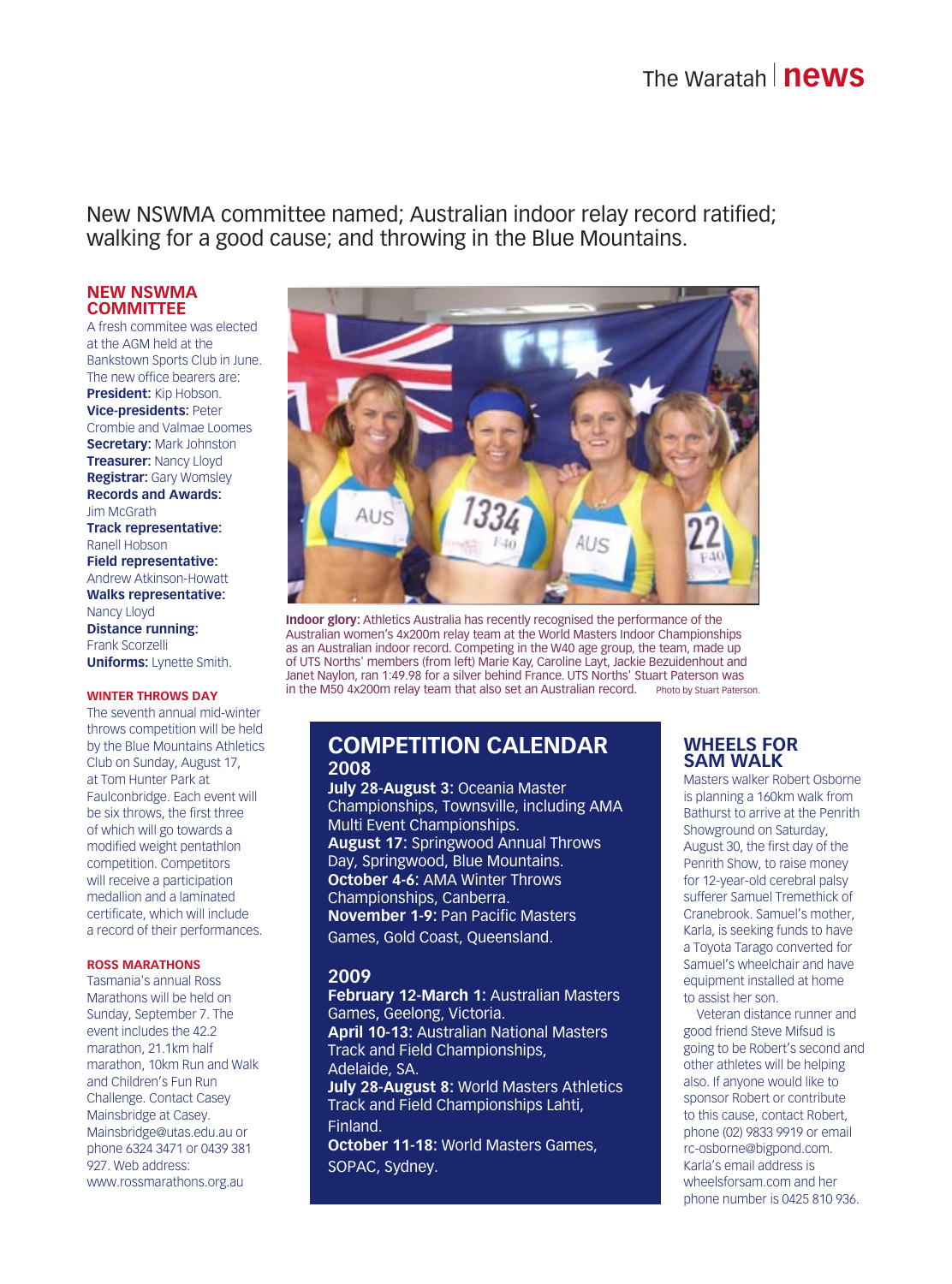





## BLUE MOUNTAINS ATHLETICS CLUB Invites you to be part of our

### **7th ANNUAL MID WINTER THROWS COMPETITION FOR SENIORS & MASTERS**

Our special throws-only competition is on again!

This will be held on

# **Sunday, August 17, 2008**

at Tom Hunter Park , Faulconbridge (Springwood, Blue Mountains).

Events will include

**Shot Discus Hammer Javelin Weight Throw**

Each event will be 6 throws, the first three of which will go towards a modified weight pentathlon competition (incorrect event order due to programming requirements).

# **Athletes must have current registration with NSW Masters or ACT Veterans Athletics or ANSW or AMA (insurance)**

Pre-entries by Friday, August 8, are encouraged. General entry fee is \$6, plus \$3 per event.

Late entries or enter on the day will cost \$12, plus \$5 per event.

## **Please note the start time is 9am sharp.**

We may have to assist in running some events ourselves, but come along and have an enjoyable and relaxed competition day on our newly resurfaced circles.

Competitors will receive a participation medallion and a laminated certificate that will include a record of their performances on the day.

The canteen will b open all day, including a BBQ.

For further details and entry confirmation, please phone Brett Sowerby 0417 661 938 or email **waxtech@bigpond.com**

**Entry forms and details also available from Springwood District Athletic Club's fantastic website at www.springwoodathletics.org**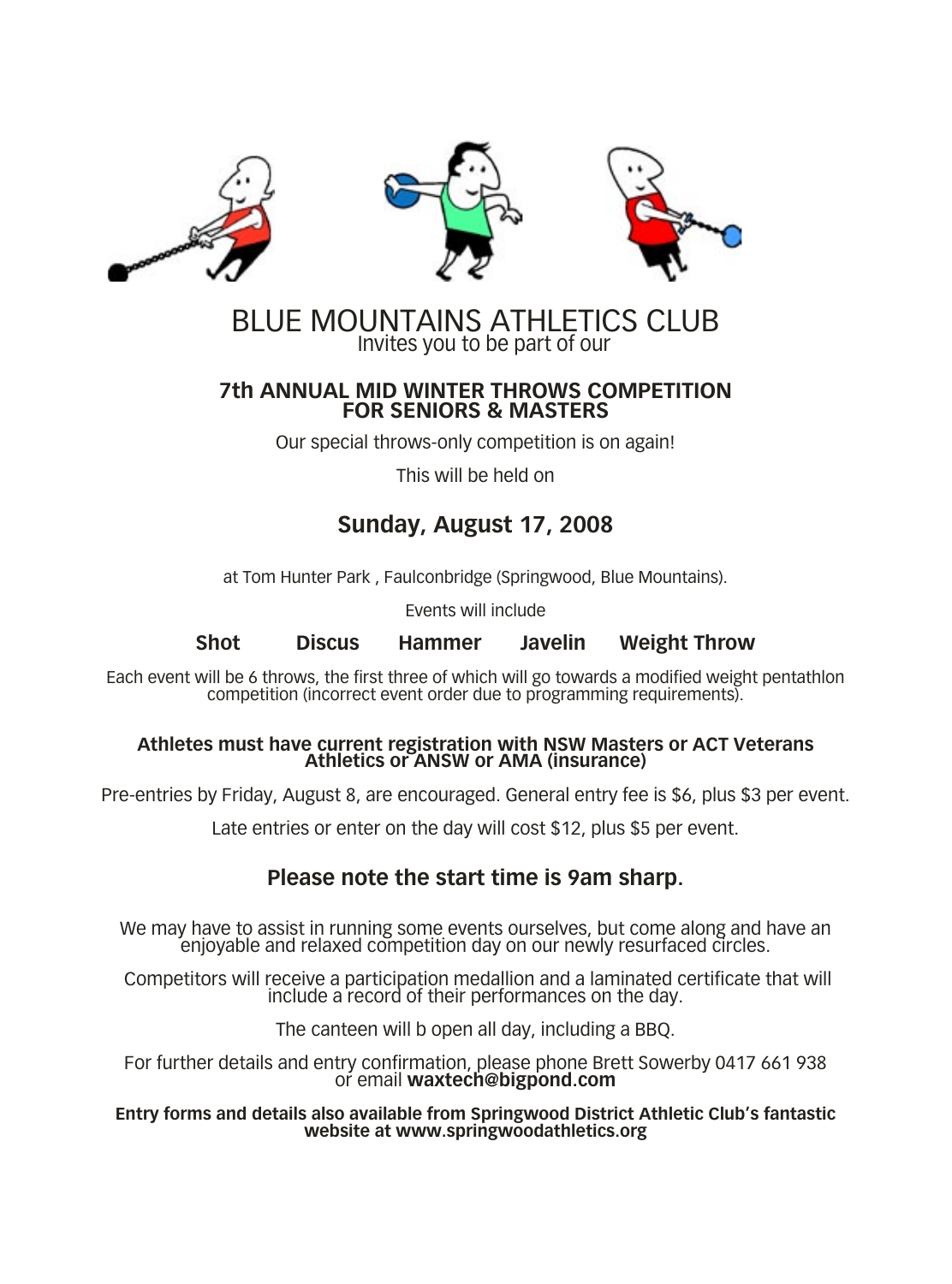# BLUE MOUNTAINS ATHLETICS CLUB IN CONJUNCTION WITH

## SPRINGWOOD DISTRICT ATHLETICS CLUB

### ENTRY FORM

### **EVENT : 7TH ANNUAL SENIORS AND MASTERS THROWS DAY, AUGUST 17, 2008**

|                                                                                                              |                         |                                |  |  |  | M | E                                                         |  |
|--------------------------------------------------------------------------------------------------------------|-------------------------|--------------------------------|--|--|--|---|-----------------------------------------------------------|--|
|                                                                                                              |                         |                                |  |  |  |   |                                                           |  |
|                                                                                                              | EVENTS ENTERED (CIRCLE) |                                |  |  |  |   |                                                           |  |
|                                                                                                              |                         |                                |  |  |  |   | SHOT HAMMER DISCUS JAVELIN WEIGHT THROW WEIGHT PENTATHLON |  |
| FEES NOTE: PRE-ENTRIES CLOSE ON FRIDAY, AUGUST 8, 2008. LATE ENTRIES ACCEPTED ON THE<br>DAY, WITH PENALTIES. |                         |                                |  |  |  |   |                                                           |  |
| NOTE: WEIGHT PENTATHLON COUNTS AS ONE EVENT                                                                  |                         |                                |  |  |  |   |                                                           |  |
|                                                                                                              |                         | FOR ENTRIES PRIOR TO AUGUST 10 |  |  |  |   | <b>FOR LATE ENTRIES</b>                                   |  |

| <b>ENTRY FEE</b> | TURENTREJ HRUR TU AUUUJI TU | I VIV LATE ENTINI |  |
|------------------|-----------------------------|-------------------|--|
| PI US            | S6                          | \$12              |  |
| EVENT ENTRY @    | \$3 PER EVENT               | \$5 PER EVENT     |  |

#### **TOTAL:**

#### **DISCLAIMER**

I CONFIRM THAT AS AT AUGUST 17, 2008, I AM REGISTERED WITH NSW MASTERS ATHLETICS INC. OR ATHLETICS NSW OR AUSTRALIAN MASTERS ATHLETICS (CAN BE VIA ACT MASTERS ATHLETICS).

IN CONSIDERATION OF ACCEPTANCE OF MY ENTRY I HEREBY WAIVE ALL AND ANY CLAIMS OR CAUSES OF ACTION WHICH MIGHT NOW HAVE OR MAY AT ANY TIME IN THE FUTURE HAVE AGAINST SPRINGWOOD DISTRICT ATHLETICS CLUB, NSW MASTERS ATHLETICS INC, AUSTRALIAN MASTERS ATHLETICS INC. ATHLETICS NSW AND/OR ANY COMPETITOR, MANAGER, OFFICIAL, ORGANISER OR OTHER PERSON WHOMSOEVER IS INVOLVED IN ANY EVENT OR FUNCTION CONDUCTED AS PART OF THE SPRINGWOOD DISTRICT ATHLETICS CLUB SENIORS AND MASTERS THROWS DAY, 2008 WHO MAY BE LIABLE TO ME IN ANY WAY, ARISING OUT OF OR INCIDENTAL TO THE EVENTS OR FUNCTIONS CONDUCTED AS PART OF THE SPRINGWOOD DISTRICT ATHLETICS CLUB SENIORS AND MASTERS THROWS DAY, 2008.

SIGNED………………………………………….....…....…. DATE………………………………………

**PLEASE RETURN WITH ENTRY FEES (MONEY ORDER OR CHEQUE** PAYABLE TO SPRINGWOOD DISTRICT ATHLETICS CLUB INC) BY AUGUST 8, 2008.

P O BOX 153 0417 661 938

**POST TO: ENDUIRIES TO: BRETT SOWERBY** BRETT SOWERBY **02 47 511 637 OR** SPRINGWOOD NSW 2777 WAXTECH@BIGPOND.COM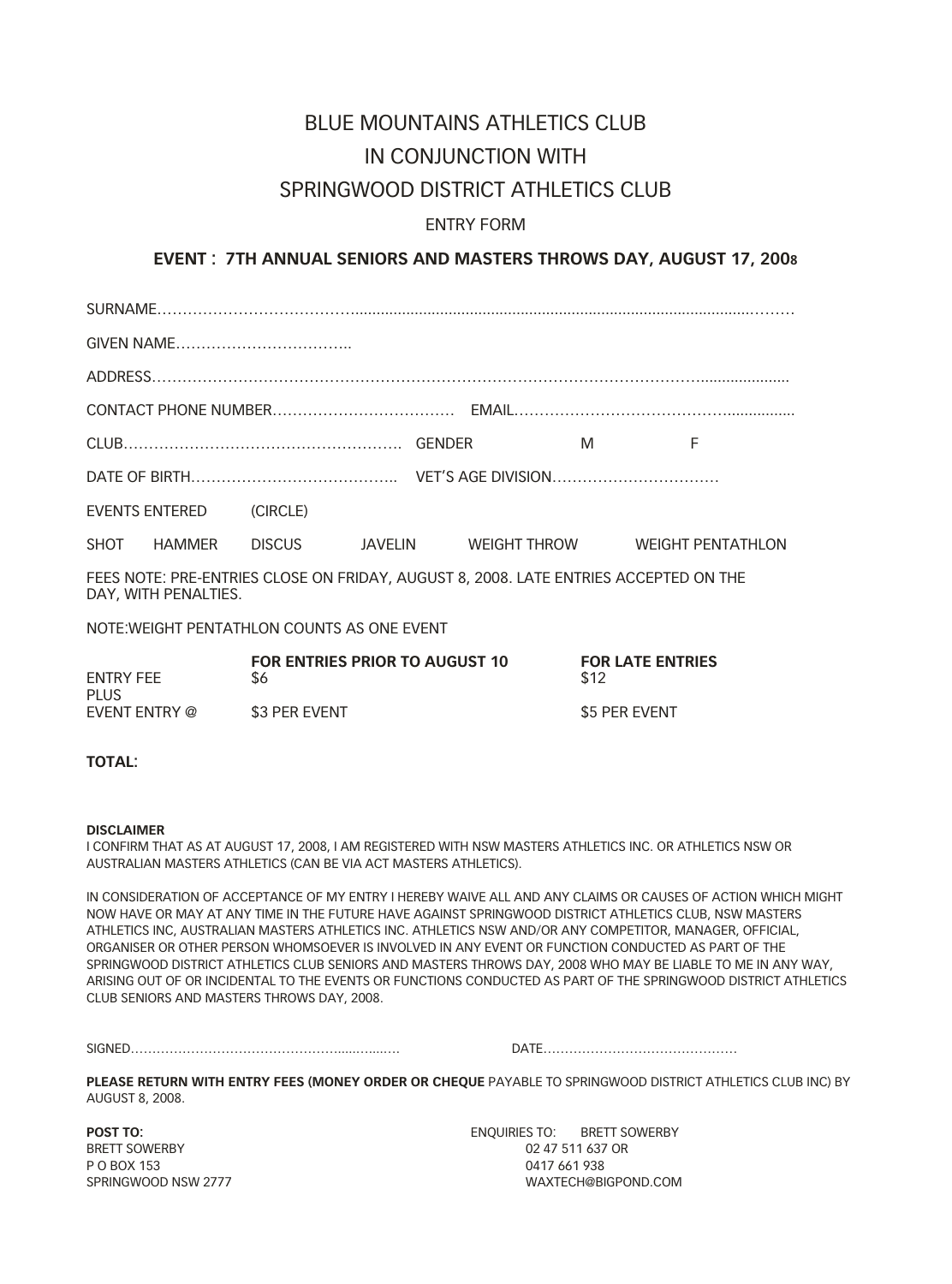#### **NSW MASTERS ATHLETICS LIMITED Postal Address:** 8 Edinburgh Crescent,

St Andrews, NSW 2566, Australia

**President** Kip Hobson Kip\_Hobson@pacificnational.com.au

**Vice-presidents** Valmae Loomes valmai.loomes@campbellpage.com.au Peter Crombie peter.crombie@bigpond.com

**Secretary** Mark Johnston 8 Edinburgh Crescent, St Andrews, NSW 2566 Phone: (02) 9820 2146 Mobile: 0419 914 915 secretary@nswmastersathletics.org.au

**Treasurer** Nancy Lloyd Phone: 0411 270 393 treasurer@nswmasterathletics.org.au

> **Waratah Editor** Simon Butler-White sbutler-white@acp.com.au

**Registrar** Garry Womsley 33 Andrews Ave, Toongabbie, NSW 2146 registrar@nswmastersathletics.org.au

**Records & Awards** Jim McGrath 35 Sylvan Ave, East Lindfield, NSW 2070 records@nswmastersathletics.org.au

**Track representative** Ranell Hobson Ranell.hobson@tafensw.edu.au or skiddo1@bigpond.com.au

> **Field representative** Andrew Atkinson-Howatt javelin3@optusnet.com.au

**Walks representative** Nancy Lloyd treasurer@nswmasterathletics.org.au

**Distance running representative** Frank Scorzelli frank.scorzelli@hotmail.com

**Uniforms** Lynette Smith (acting) Lynette.Smith@dnr.nsw.gov.au

The Waratah is the official newsletter of NSWMA Inc. **Disclaimer:** the views expressed in the Waratah are not necessarily the views of NSWMA Inc.committee and office bearers.

## **LINKS ON THE WEB**

**WORLD MASTERS ATHLETICS** www.world-masters-athletics.org **International Association of Athletic Federations** www.iaaf.org **OCEANIA MASTERS ATHLETICS** www.oceaniamastersathletics.org **AUSTRALIA Australian Masters Athletics** www.australianmastersathletics.org.au **Athletics Australia** www.athletics.org.au **Athletics Gold** www.geocities.com/geetee **Athletics in Australia – Historical Results** www.athletics.org.au/history **Australian Track and Field Coaches Association** www.atfca.com.au **STATES NSW Masters Athletics** www.nswmastersathletics.org.au **Athletics New South Wales** www.nswathletics.org.au **Lollylegs – Masters Athletics** www.lollylegs.com **ACT Veterans Athletic Club** www.apex.net.au/~actvac\_web/index.html **Queensland Masters Athletics Association** www.mastersathletics.com.au **Victorian Masters Athletics** home.vicnet.net.au/~vicvets/introfr.html **South Australian Masters Athletics** www.samastersathletics.org.au **Masters Athletics WA** www.mastersathleticswa.org **COMPETITION SITES Pan-Pacific Masters Games** www.mastersgames.com.au **World Masters Games** www.sydney2009mastersgames.com.au **THROWING Australian Hammer Throwing** www.hammerthrowing.com.au **Coaching the Throwing Events** www.thethrows.com **Hammer Circle** www.hammer-circle.co.uk **Hammerthrow.org by Harold Connnelly** www.hammerthrow.org **Hot Circle Coaching (Australian site)** www.hotcirclecoaching.com **Mac Throw Video** www.macthrowvideo.com **Throwers Club of NSW** throwersclub.creativit.com.au **EQUIPMENT SUPPLIERS Kings Track & Field** www.ktf.com.au **Nelco** www.nelcoathletics.com **STATISTICS Athletics Data** http://www.athleticsdata.com/ **Power or 10** http://www.powerof10.info/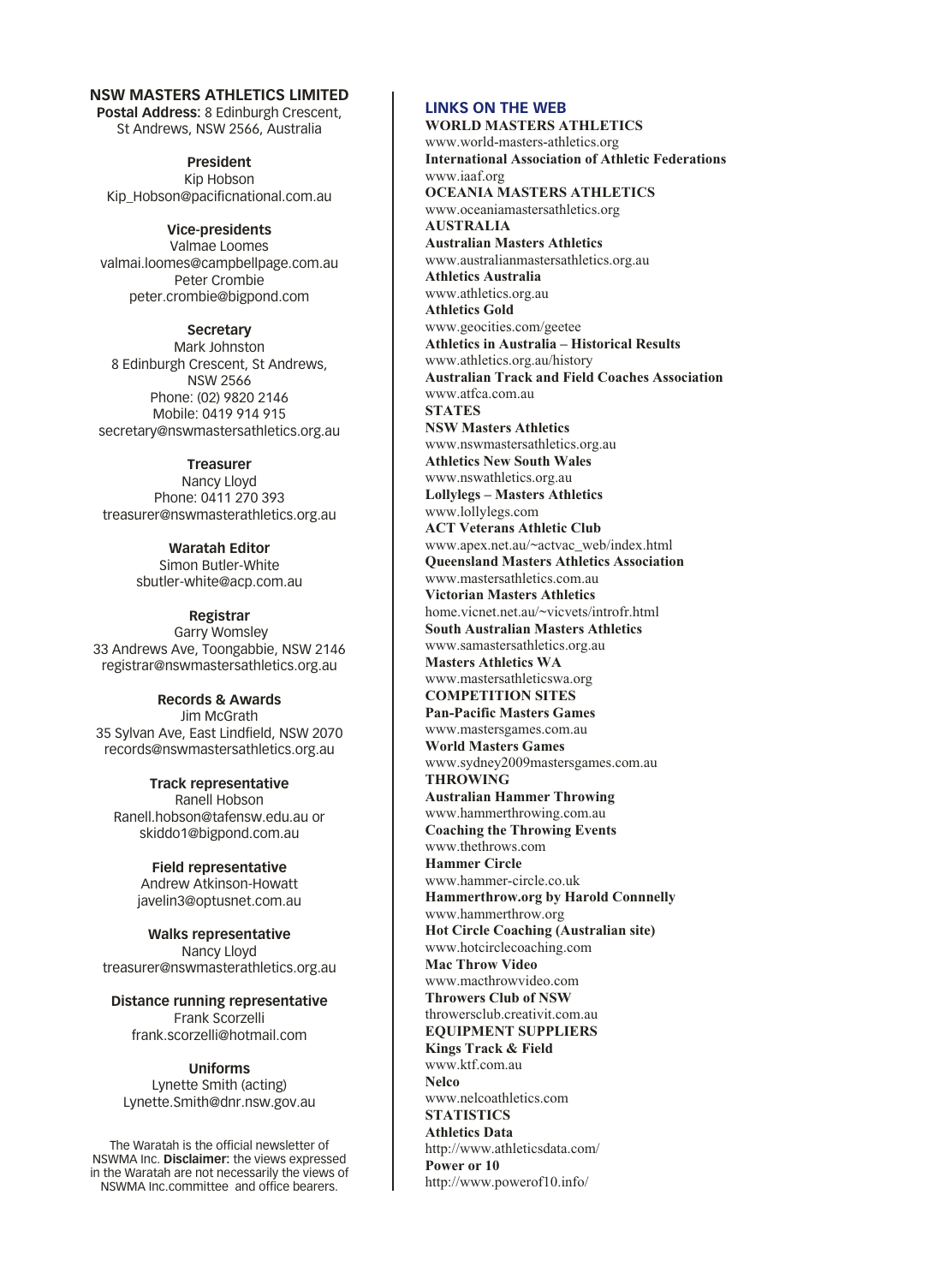